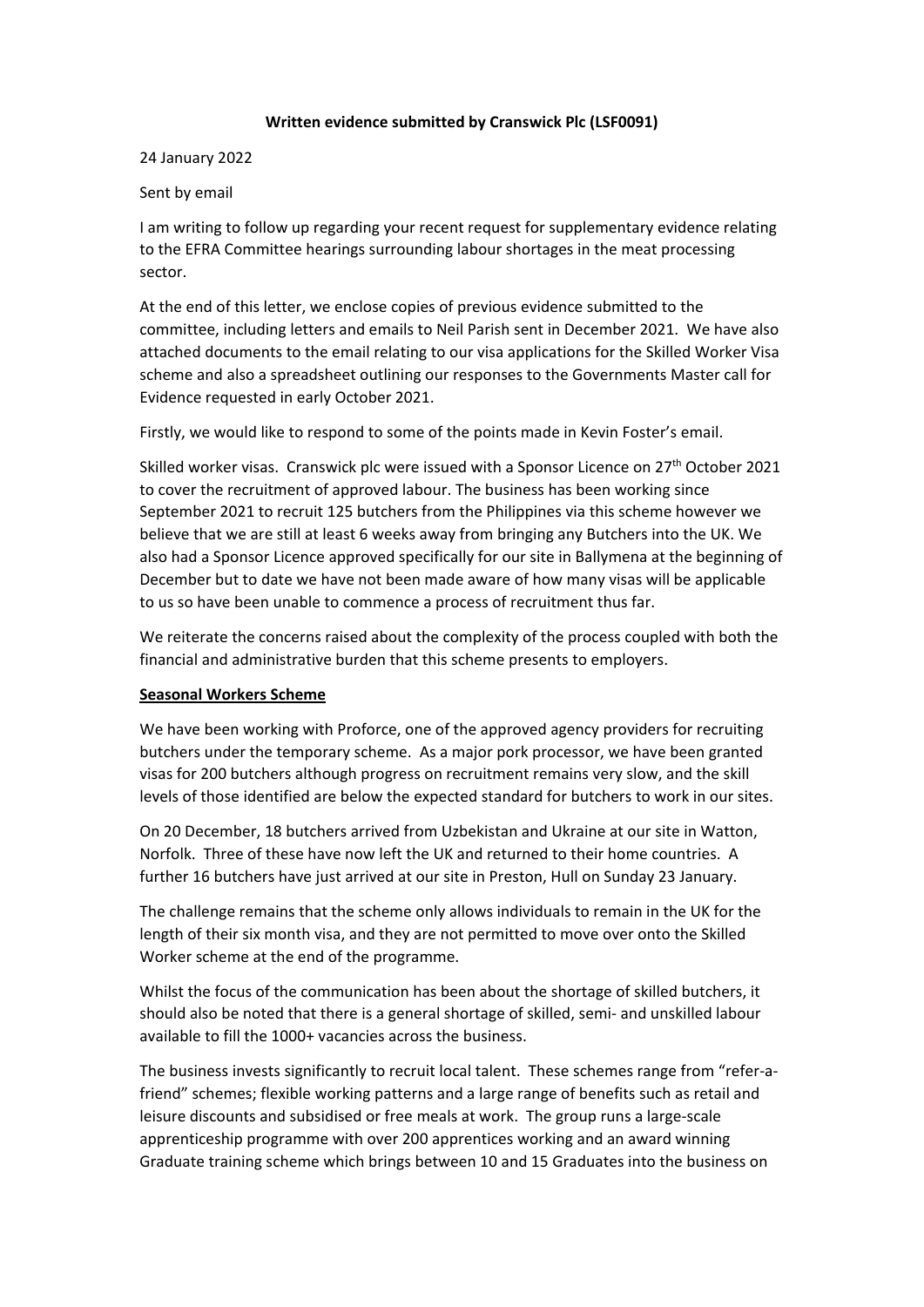an annual basis. We actively engage in government schemes, such as the Kickstart scheme, but this only secured 4 out of 40 vacancies at one of our sites.

Almost 5,000 of our employees live in and around the city of Hull, and we have over 600 vacancies in the area, despite the area having an unemployment of 8.8% (almost 15,000) as of July 2021.

As a business, we are actively partaking in all of the relevant schemes to support employment, but these initiatives are not supporting the number of colleagues urgently required.

I would implore you to request a further review of the schemes in place to alleviate the issues around labour availability, and the potential risk to the ongoing supply of fresh food to the UK consumer.

Please do not hesitate to contact me if you need further information or assistance

Regards

Adam Couch

C<sub>FO</sub>

Cranswick plc

#### **Previous correspondence**

**Sent:** 13 December 2021 19:55

**Subject:** Butchers Visas

Dear Neil

Further to correspondence we have received from Charlie Dewhirst with regard to feedback on securing Butchers via temporary visas, I enclose the response from Cranswick below;

Cranswick plc are a large UK food manufacturer with an end to end supply chain, employing 13,500 people, of whom approximately 3000 are classed as Butchers. Overall we have a shortage of 1000 staff of whom at least 300 would be Butchers. We continue to work in our communities to recruit and develop local staff. While our rates of pay have increased significantly and we continue to offer additional benefits such as on the job training and additional staff benefits, we continue to experience limited applicants from our local populations.

Cranswick have been given access to 200 visas for Butchers, under the terms of the temporary Horticultural Workers scheme.

We commenced talks with one of the 4 eligible Labour Providers (Proforce) in October. We did not have existing relationships with these Agencies and we are linked to the only one of the four with the expertise to recruit Butchers – albeit they haven't recruited Pork Butchers previously. We were not able to utilise the skills of our existing Agency Providers and therefore have had to engage in a third party supply agreement which is at an extra cost, in order to help us to manage the individuals when they arrive in the UK.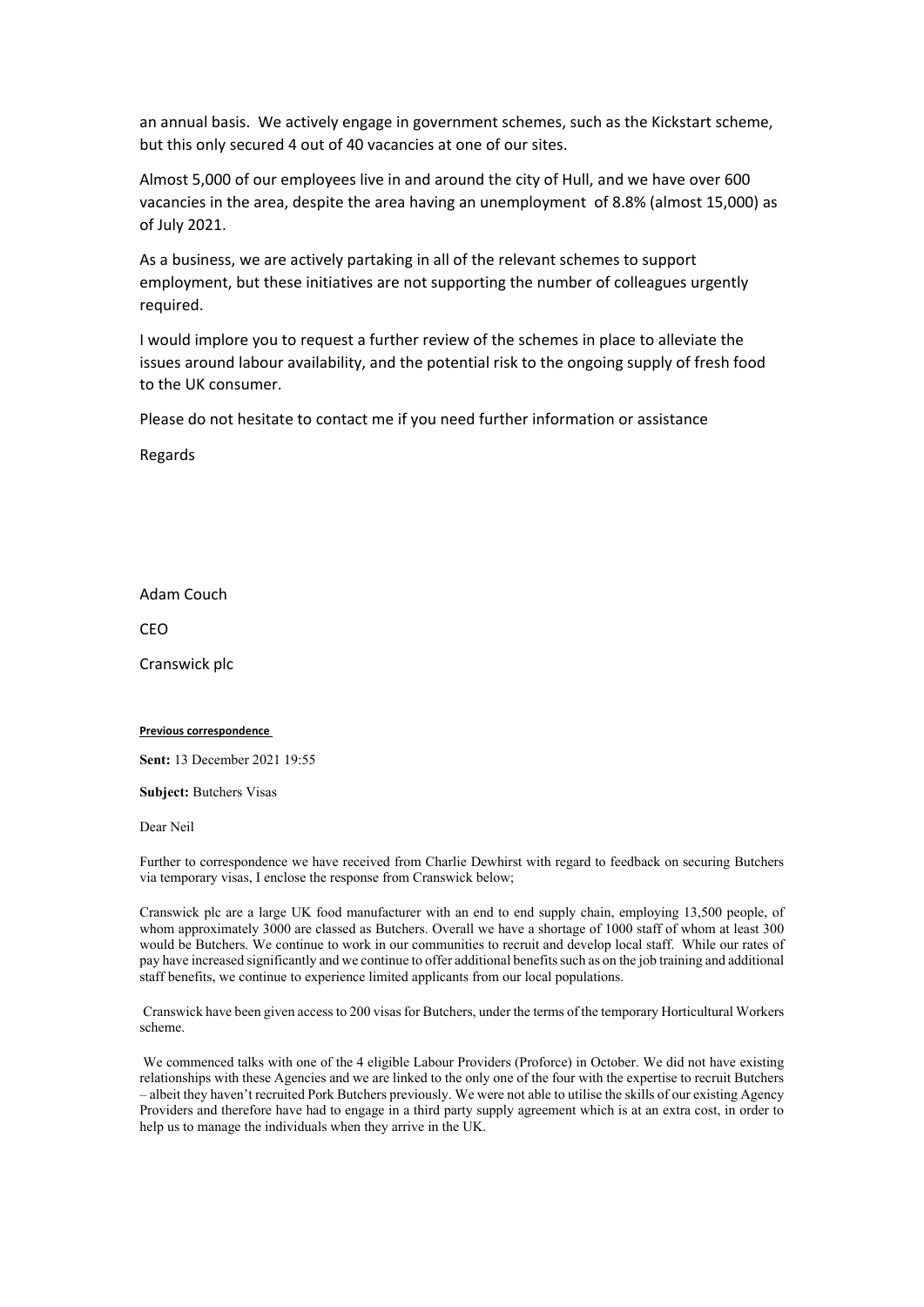- Despite extensive advertising campaigns in EU countries, we will see only 15 Butchers arrive in the UK on  $17<sup>th</sup>$  December - many of whom do not speak English and therefore integration in to our sites and the local community will be difficult.
- The system for processing the visas for Butchers is lengthy and complicated and we are having to pay wages in excess of what is an already competitive rate for our current staff, in order to attract individuals from overseas for the 6 month period, and just before Christmas. We are also required to cover the cost of the visa, transport costs and sourcing and paying for accommodation.
- We have been told that there are 50 Butchers in total currently being processed but are not optimistic that we will fulfil the 200 visas we have been allowed. The timing of the scheme has meant individuals do not want to travel, the scheme is only for 6 months and therefore the rates have to be disproportionately high in order to attract individuals for such a short space of time. This is a temporary solution for a permanent problem. We need Butchers on a full-time on-going basis not just for a fixed period and we have been asking for this support for the last 18months.

(We also have a sponsorship licence for 120 visas to employ Butchers under the Skilled Occupation List. This was obtained last month and we are utilising the services of a third party provider to assist us with sourcing Butchers from the Philippines under the Tier 5 scheme. Again this is a lengthy and complicated administrative process, which has been further hampered by the COVID travel restrictions. Processing applications can take up to 6 months and has a cost of £8,000 to employ an individual for 2 years. We hope to utilise all of the visas across the business depending upon availability of labour overseas.)

Should you require further information, please do not hesitate to contact me.

Kind Regards

Miranda

Miranda Spencer

Group HR Director

Cranswick plc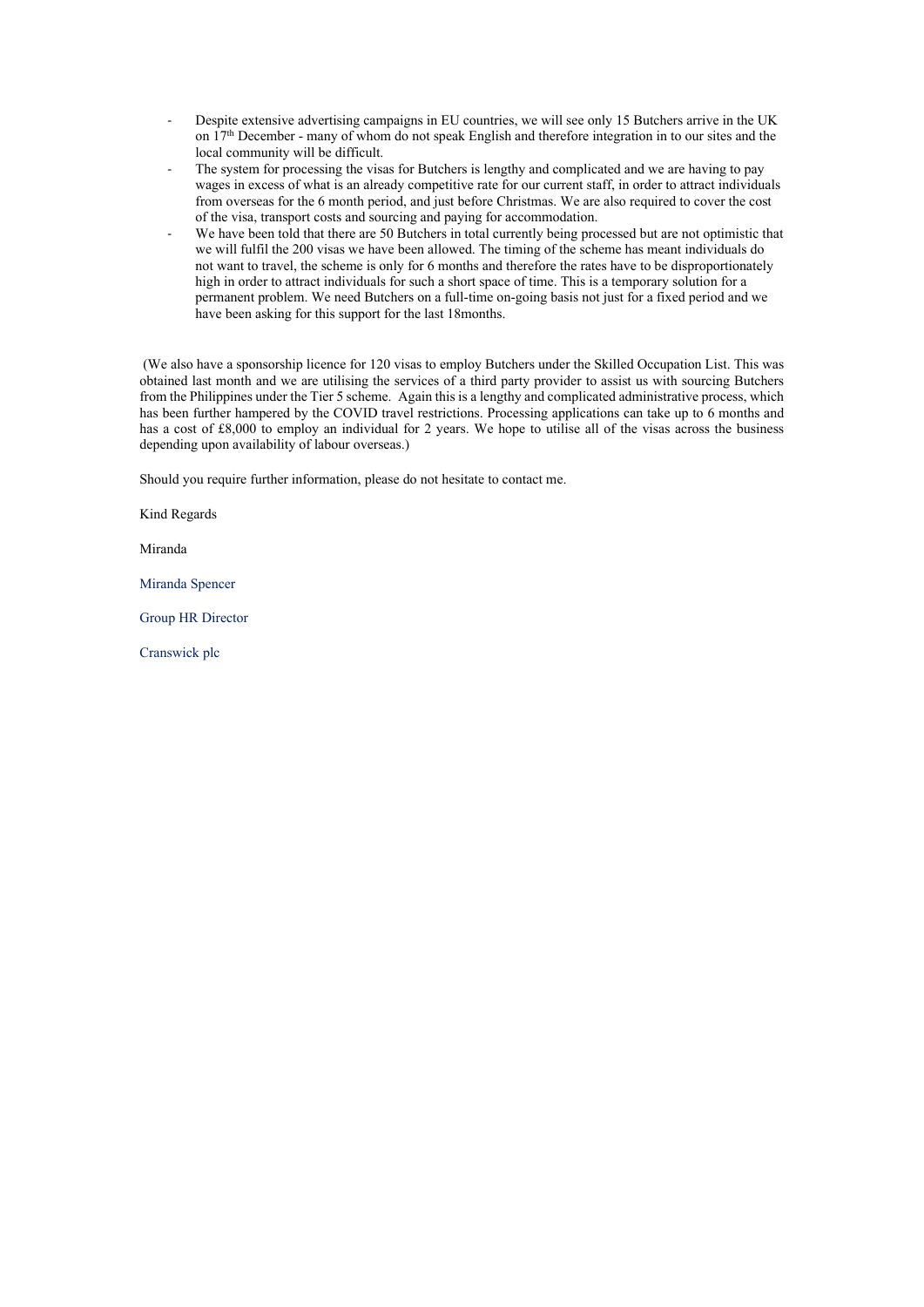Ref AC/AN

17 December 2021

#### **Sent by email**

Dear Neil,

Further to our discussion earlier this week, please see below a summary of the challenges we are facing when it comes to securing skilled labour to work at our primary pork processing sites.

As one of the largest pork processors in the UK, Cranswick operate three abattoir facilities in Hull, Norfolk and Ballymena in Northern Ireland. Across the three sites, the business is geared up to process between 60k and 65k pigs per week, equating to around one third of the UK kill, and each site operates single shift pattern over five days.

Each of the Cranswick sites have been affected by the widely reported skilled butcher shortage, as a result of Brexit and the lack of qualified British butchers

Over the last 18months, we have adapted our operations and processes to continue to operate efficiently post-Brexit. The site in Hull currently has 25% fewer skilled butchers and the Norfolk site has almost 15% fewer butchers on site than in 2020. Despite this, we have increased the number of pigs processed by 3% in the last 12months. We have opportunities to increase this further if skilled labour is made available.

The business has worked hard to maintain the pig numbers at these levels. In the last 10 years, over £100m has been invested at the sites to automate key processes, reducing the labour need and the skills required for some of our cutting operations. We plan to spend a further £50m in the next two years to further automate our processes.

As the UK is only approx. 50% self-sufficient for pork, in the last 12 months we have switched all of the material sourced from the EU to a boneless specification, whereas previously some further butchery would have taken place at our UK sites. This has freed up some butchery capacity to alleviate the pressure on processing pigs.

In an effort to help to reduce the backlog of pigs, the our sites have also run a number of Saturday kills although the frequency of these shifts is limited by staff availability. As referenced in other communications, the site in Norfolk is currently without its licence for exports to China, which means a Saturday kill is not viable, as there is no outlet for the pork that is butchered. There is a separate letter asking for further support for the site to reinstate the export licence, which would lead to the introduction of additional processing days.

The team at Cranswick have put significant focus into securing additional skilled staff through both the Skilled Worker Visa scheme and the Seasonal Agricultural Workers scheme for pork butchers. However, despite all of the efforts additional butchers have not been forthcoming. At the present time, there are over 250 vacancies for skilled butchers at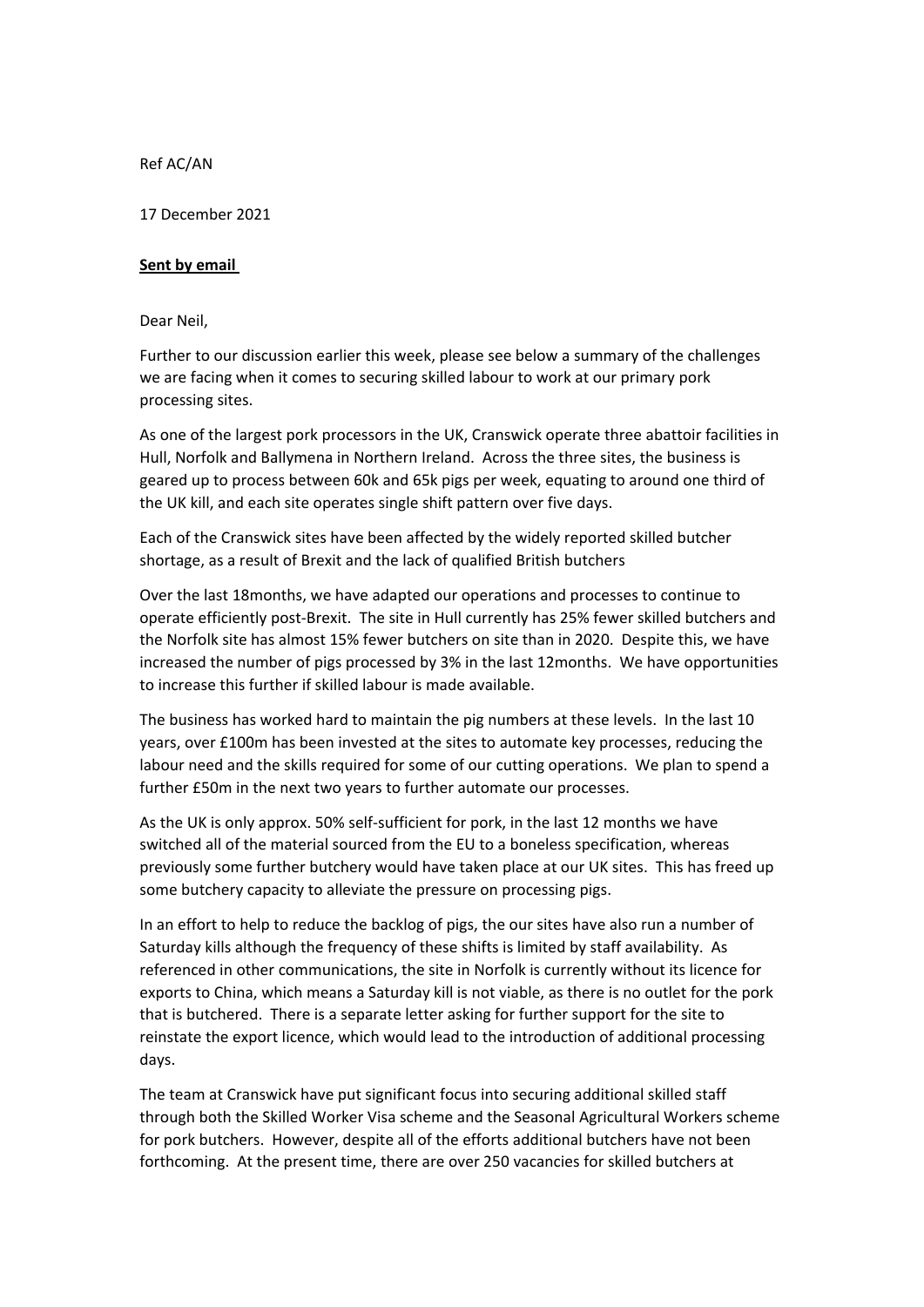Cranswick alone, with a total list of unfilled vacancies running at over 1,000 across the wider business.

The detail of each of the schemes is enclosed on the following pages, but we must ensure that the schemes in place to support the recruitment of foreign workers are fit for purpose; set a relevant and realistic skills requirement; is cost effective and finally, is easy to access and manage.

At this time, I would implore you to request a review of the schemes without delay, to ensure they are able to be implemented and allow for further pork processing capacity to be created.

Yours sincerely.

Adam Couch

CEO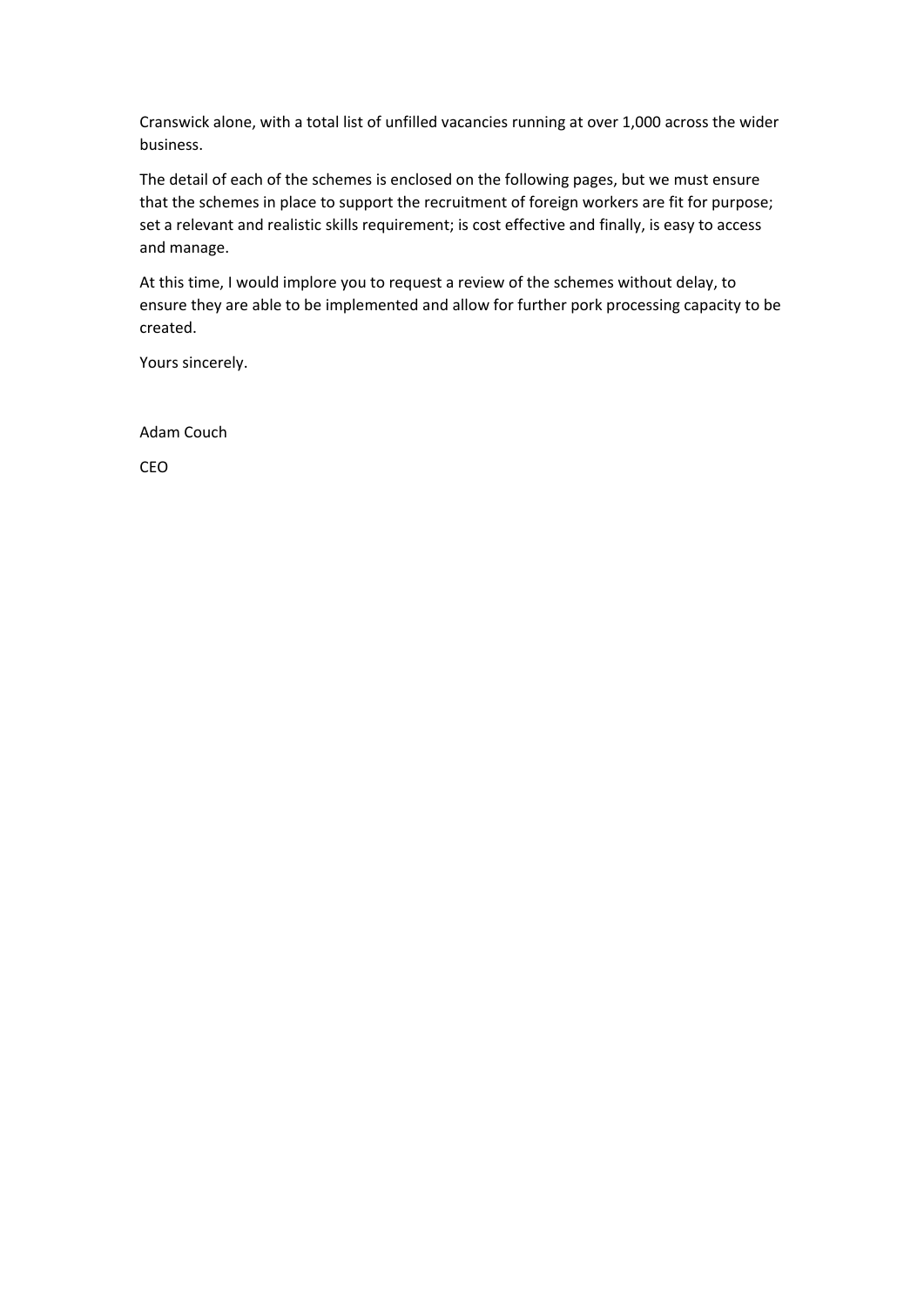*The detail below is from the original Cranswick communication. Some data relating to the financial implications have been removed as this could be published. We will be happy to discuss the specifics on a confidential basis.*

## **Skilled Worker Visa Scheme.**

Whilst butchers have been added to the skilled worker list there is still an ongoing recruitment challenge. The skilled vacancies for butchers meet the earnings threshold of £25,600 but the English language requirements remain a hurdle for many potential applicants.

Cranswick are active members of the sponsor scheme and are working with a number of the approved agencies to secure additional resource. This recruitment project has been ongoing for 3 months, and the success has been limited.

To date, we have identified 125 butchers from The Philippines and are currently working through the approval process. At this stage, we are yet to have a single application approved, let alone any new employees arrive in the UK.

Whilst Kevin Foster from the Home Office suggests the scheme is efficient and smooth, the experience from Cranswick would not reflect this. Just today, our application has been passed to a Notary for full validation which is required before the documents can be passed to the relevant countries for approval, in this case, The Philippines. These documents will then need to be returned from Manilla to the Home Office and only then can the official recruitment process begin. This adds undue costs, complexity and time to the process.

To recruit, Cranswick need to work with a GLA registered recruitment agency, in this case GAP, as well as engaging with an Australian agency who have knowledge of the local market to identify potential candidates that will meet the criteria for the UK scheme.

Once candidates are in a position to be offered a role, the expectation is that in addition to the immigration skills charge, Cranswick must pay for the relevant visas for the individuals; arrange and pay for transport and initial accommodation and pay additional costs for the agency providers.

Our latest estimate per employee, is an additional £*[removed]* up front cost and an additional £*[removed]* per week vs our standard labour rate.

At this stage, despite significant investment in management time, and the costs incurred to date, there are still no new employees secured through this scheme and it is looking like it will be a further 2-3 months until they arrive.

*[Table removed due to commercially sensitive data]*

**Summary of cost estimates for 125 butchers from the Philippines – confidential**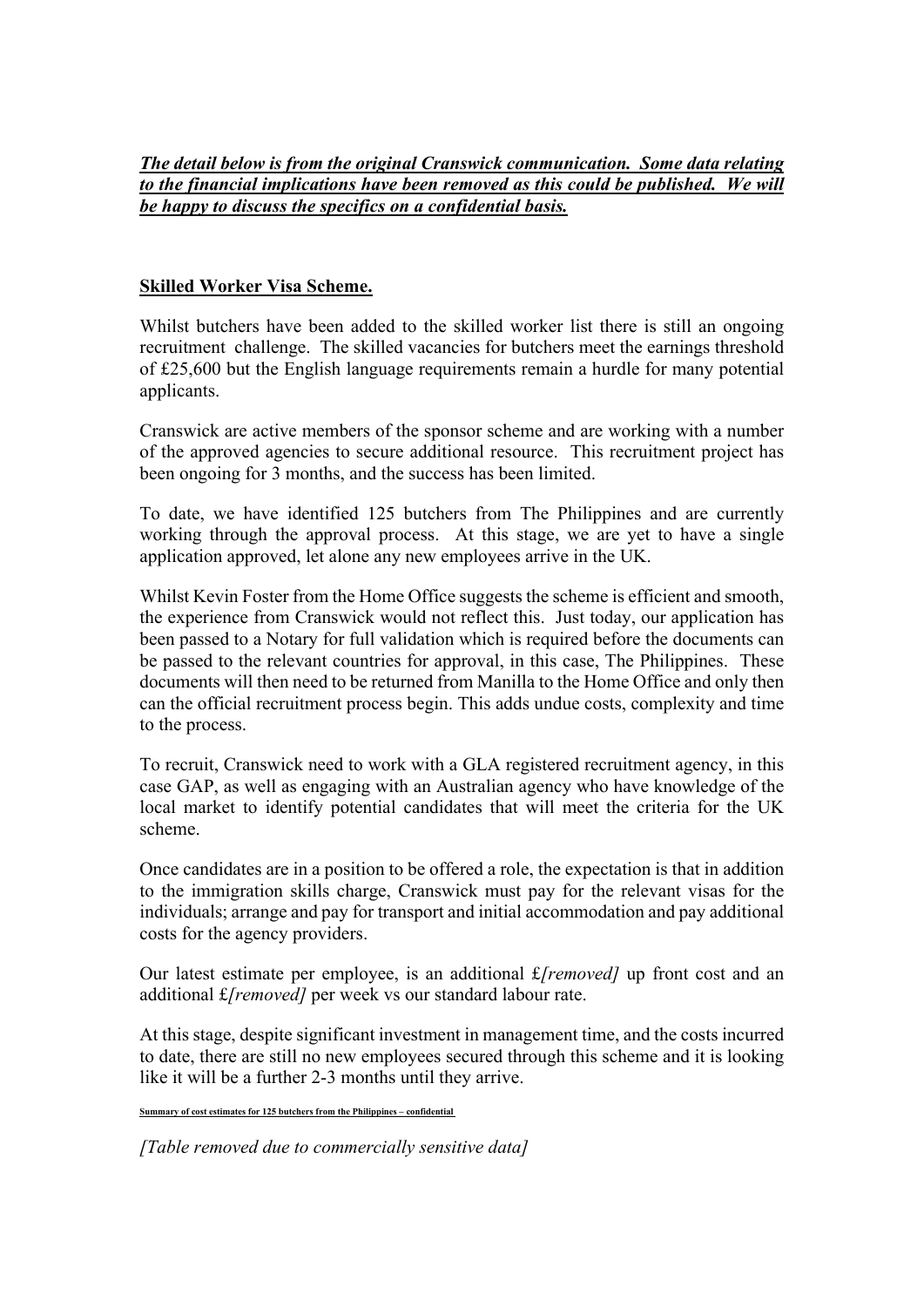## **Seasonal Agricultural Workers Visas**

Cranswick were granted up to 200 visas to recruit butchers on a short-term, six month contract in October. The candidates have to be formally recruited through an approved agency which does not have experience recruiting into the sector in the UK. Therefore, the recruitment is being supported by existing Cranswick agencies, such as Prestige, who have been recruiting from European countries on our behalf for over 15 years.

As of 16th December, no butchers on the scheme have started work at Cranswick although 15 Ukrainian and Uzbekistani butchers are due to arrive this week to commence employment on Monday 20<sup>th</sup> December. We are led to believe there by our agency provider that there a further 85 applications being processed in the system although availability has not yet been confirmed.

The conditions of the visa mean Cranswick have to pay all of the costs of visas, travel, accommodation and insurance for each of the butchers for the duration of the contract. This would equate to over £*[removed]* per butcher recruited for the duration of the sixmonth contract. In addition, due to the additional workload and agency involvement, the calculated hourly rate increases from a rate of c.£*[removed]* for our core employees to c.£*[removed]* for butcher recruited into the scheme – a premium of 18%.

The current system does not allow a seasonal worker to transfer onto the Skilled Worker list at the end of the six-month period which should be changed to allow an individual to transfer onto the long term scheme. If this does not happen, there is little incentive for an individual to come to the UK for just six months.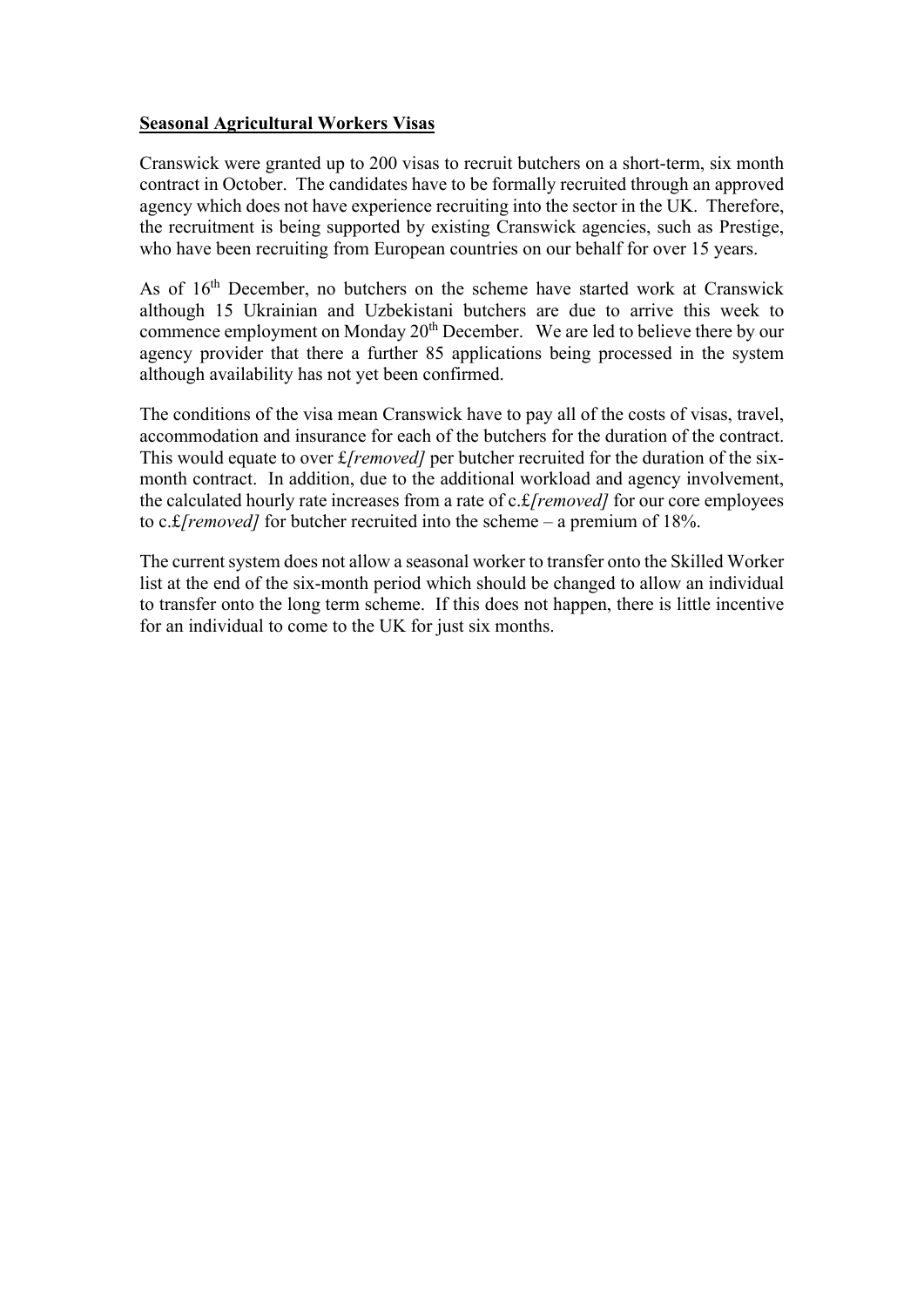

**Company Name: Cranswick**

| <b>Site Name</b>                               | County                          |                  | 1. Current weekly throughput?   2. Normal weekly throughput? | 3. How long has any backing up of pigs on<br>farms been running for? | 4. What you think the actual shortfall of<br>butchers is at each site?             | 5. How many non UK residents can you<br>make a job offer to? | 6. Of the current list of people you<br>believe could make an offer to how<br>many would pass the English test? | 7. Which country are you currently<br>seeking labour from?                                                                  | 8. What are you currently doing to attract domestic workers e.g.<br>apprenticeships/working with DWP/ recruitment                                                                                                                                                                                                                                                                                                                                                                                                                                                                                                                                                                                                                                                                                                                                                                                                                                                                                                                                                                                                     |
|------------------------------------------------|---------------------------------|------------------|--------------------------------------------------------------|----------------------------------------------------------------------|------------------------------------------------------------------------------------|--------------------------------------------------------------|-----------------------------------------------------------------------------------------------------------------|-----------------------------------------------------------------------------------------------------------------------------|-----------------------------------------------------------------------------------------------------------------------------------------------------------------------------------------------------------------------------------------------------------------------------------------------------------------------------------------------------------------------------------------------------------------------------------------------------------------------------------------------------------------------------------------------------------------------------------------------------------------------------------------------------------------------------------------------------------------------------------------------------------------------------------------------------------------------------------------------------------------------------------------------------------------------------------------------------------------------------------------------------------------------------------------------------------------------------------------------------------------------|
| Preston                                        | East Yorkshire                  | 32000            | 30000                                                        | aprox 12 weeks                                                       | 40                                                                                 | 350                                                          | Less than 5%                                                                                                    | Poland/Romania/Bulgaria                                                                                                     | Increase Pay rates, Apprentices, Working with Employment Service, Armed<br>Forces Covenant, Recogntiion Scheme, Refer a Friedn Incentive, Improved PPE                                                                                                                                                                                                                                                                                                                                                                                                                                                                                                                                                                                                                                                                                                                                                                                                                                                                                                                                                                |
| <b>CCFN</b>                                    | Norfolk                         | 18,000           | 20,000                                                       | 10 weeks                                                             | 78                                                                                 | 360                                                          | Less than 5%                                                                                                    | UK                                                                                                                          | <b>Becruited an on-site recruiter</b><br>I • Introduced new flexible working patterns to attract different people, including<br>part time and a new family friendly shift<br><b>.</b> Increased sponsorship of adverts via social media<br><b>.</b> Increased use of job boards to support use of Indeed for paid for adverts<br> ●Working with job centre to create company specific initiatives (knife training<br>courses which lead to jobs)<br><b>Set up online text code service to provide another way for people to register</b><br>their interest with us<br>• Increased pay rates to support attraction<br><b>Promoting generous refer a friend scheme on site through variety of comms</b><br>channels<br>Ompany featured 'good news stories' in local newspapers to increase employer<br>brand reputation and aid attraction<br><b>Promoting temporary job opportunities with local University's for students</b><br>during holiday periods<br><b>Example 2</b> Pecruitment open day events being communicated for people to come and learn<br>more about the business and opportunities we have on offer |
| Cranswick<br><b>Country Foods</b><br>Ballymena | Antrim                          | 12,000           | 12,000                                                       | from 12 July 2021 backlog existing                                   | we require 15 slaughter operatives for<br>Abattoir and 30 butchers for Boning hall | 47                                                           | as question 5                                                                                                   | NI and any EU nationals who have<br>received EU Settlement status or<br>have proof that they have an<br>application pending | advertising through Jobs and Benefits office, including the Jobstart programme,<br>working through recruitment agency, refer a friend scheme, advertising on site<br>facebook                                                                                                                                                                                                                                                                                                                                                                                                                                                                                                                                                                                                                                                                                                                                                                                                                                                                                                                                         |
| White Rose Farm                                | East Yorkshire & Lincolnshire   | live 3200        | live 3800                                                    | 1 month+                                                             | $\overline{0}$                                                                     | 10                                                           | $\Omega$                                                                                                        | UK                                                                                                                          | apprenticeships, refer a friend, Cranwick Benefits Platform                                                                                                                                                                                                                                                                                                                                                                                                                                                                                                                                                                                                                                                                                                                                                                                                                                                                                                                                                                                                                                                           |
| Wold Farms                                     | Lincolnshire & North Derbyshire | live 10000       | live 12000                                                   | 1 month+                                                             | 15                                                                                 | 20                                                           |                                                                                                                 | UK                                                                                                                          | apprenticeships, refer a friend, Cranwick Benefits Platform                                                                                                                                                                                                                                                                                                                                                                                                                                                                                                                                                                                                                                                                                                                                                                                                                                                                                                                                                                                                                                                           |
| <b>CCFN</b>                                    | Wayland                         | <b>Live 7700</b> | <b>Live 0500</b>                                             | 10 weeks                                                             |                                                                                    | 10                                                           | Less than 5%                                                                                                    | UK                                                                                                                          | · Increased sponsorship of adverts via social media<br>. Increased use of job boards to support use of Indeed for paid for adverts<br>. Set up online text code service to provide another way for people to register<br>their interest with us<br>. Promoting generous refer a friend scheme on site through variety of comms<br>channels<br><b>.</b> Dompany featured 'good news stories' in local newspapers to increase employer<br>brand reputation and aid attraction                                                                                                                                                                                                                                                                                                                                                                                                                                                                                                                                                                                                                                           |
|                                                |                                 |                  |                                                              |                                                                      |                                                                                    | 797                                                          |                                                                                                                 |                                                                                                                             |                                                                                                                                                                                                                                                                                                                                                                                                                                                                                                                                                                                                                                                                                                                                                                                                                                                                                                                                                                                                                                                                                                                       |
|                                                |                                 |                  |                                                              |                                                                      |                                                                                    |                                                              |                                                                                                                 |                                                                                                                             |                                                                                                                                                                                                                                                                                                                                                                                                                                                                                                                                                                                                                                                                                                                                                                                                                                                                                                                                                                                                                                                                                                                       |
|                                                |                                 |                  |                                                              |                                                                      |                                                                                    |                                                              |                                                                                                                 |                                                                                                                             |                                                                                                                                                                                                                                                                                                                                                                                                                                                                                                                                                                                                                                                                                                                                                                                                                                                                                                                                                                                                                                                                                                                       |
|                                                |                                 |                  |                                                              |                                                                      |                                                                                    |                                                              |                                                                                                                 |                                                                                                                             |                                                                                                                                                                                                                                                                                                                                                                                                                                                                                                                                                                                                                                                                                                                                                                                                                                                                                                                                                                                                                                                                                                                       |
|                                                |                                 |                  |                                                              |                                                                      |                                                                                    |                                                              |                                                                                                                 |                                                                                                                             |                                                                                                                                                                                                                                                                                                                                                                                                                                                                                                                                                                                                                                                                                                                                                                                                                                                                                                                                                                                                                                                                                                                       |
|                                                |                                 |                  |                                                              |                                                                      |                                                                                    |                                                              |                                                                                                                 |                                                                                                                             |                                                                                                                                                                                                                                                                                                                                                                                                                                                                                                                                                                                                                                                                                                                                                                                                                                                                                                                                                                                                                                                                                                                       |
|                                                |                                 |                  |                                                              |                                                                      |                                                                                    |                                                              |                                                                                                                 |                                                                                                                             |                                                                                                                                                                                                                                                                                                                                                                                                                                                                                                                                                                                                                                                                                                                                                                                                                                                                                                                                                                                                                                                                                                                       |
|                                                |                                 |                  |                                                              |                                                                      |                                                                                    |                                                              |                                                                                                                 |                                                                                                                             |                                                                                                                                                                                                                                                                                                                                                                                                                                                                                                                                                                                                                                                                                                                                                                                                                                                                                                                                                                                                                                                                                                                       |
|                                                |                                 |                  |                                                              |                                                                      |                                                                                    |                                                              |                                                                                                                 |                                                                                                                             |                                                                                                                                                                                                                                                                                                                                                                                                                                                                                                                                                                                                                                                                                                                                                                                                                                                                                                                                                                                                                                                                                                                       |
|                                                |                                 |                  |                                                              |                                                                      |                                                                                    |                                                              |                                                                                                                 |                                                                                                                             |                                                                                                                                                                                                                                                                                                                                                                                                                                                                                                                                                                                                                                                                                                                                                                                                                                                                                                                                                                                                                                                                                                                       |
|                                                |                                 |                  |                                                              |                                                                      |                                                                                    |                                                              |                                                                                                                 |                                                                                                                             |                                                                                                                                                                                                                                                                                                                                                                                                                                                                                                                                                                                                                                                                                                                                                                                                                                                                                                                                                                                                                                                                                                                       |
|                                                |                                 |                  |                                                              |                                                                      |                                                                                    |                                                              |                                                                                                                 |                                                                                                                             |                                                                                                                                                                                                                                                                                                                                                                                                                                                                                                                                                                                                                                                                                                                                                                                                                                                                                                                                                                                                                                                                                                                       |
|                                                |                                 |                  |                                                              |                                                                      |                                                                                    |                                                              |                                                                                                                 |                                                                                                                             |                                                                                                                                                                                                                                                                                                                                                                                                                                                                                                                                                                                                                                                                                                                                                                                                                                                                                                                                                                                                                                                                                                                       |
|                                                |                                 |                  |                                                              |                                                                      |                                                                                    |                                                              |                                                                                                                 |                                                                                                                             |                                                                                                                                                                                                                                                                                                                                                                                                                                                                                                                                                                                                                                                                                                                                                                                                                                                                                                                                                                                                                                                                                                                       |
|                                                |                                 |                  |                                                              |                                                                      |                                                                                    |                                                              |                                                                                                                 |                                                                                                                             |                                                                                                                                                                                                                                                                                                                                                                                                                                                                                                                                                                                                                                                                                                                                                                                                                                                                                                                                                                                                                                                                                                                       |
|                                                |                                 |                  |                                                              |                                                                      |                                                                                    |                                                              |                                                                                                                 |                                                                                                                             |                                                                                                                                                                                                                                                                                                                                                                                                                                                                                                                                                                                                                                                                                                                                                                                                                                                                                                                                                                                                                                                                                                                       |
|                                                |                                 |                  |                                                              |                                                                      |                                                                                    |                                                              |                                                                                                                 |                                                                                                                             |                                                                                                                                                                                                                                                                                                                                                                                                                                                                                                                                                                                                                                                                                                                                                                                                                                                                                                                                                                                                                                                                                                                       |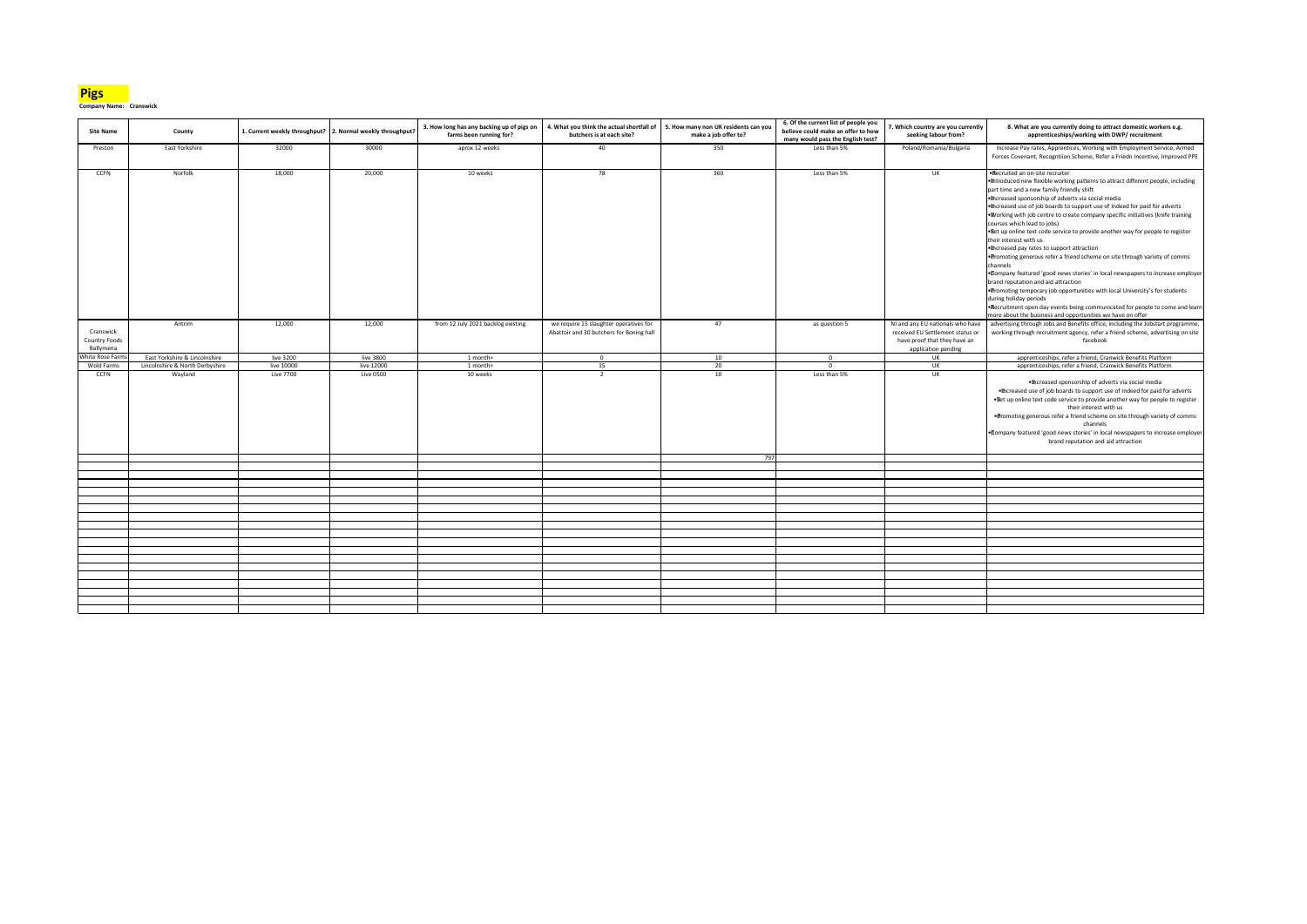## **Poultry**

**Company Name: Cranswick**

| <b>Site Name</b>                             | <b>County</b>                                                    |                                        | 1. Current weekly throughput   2. Normal weekly throughput? | 3. What you think the actual<br>shortfall of butchers is? | 4. How many non UK residents can<br>you make a job offer to? | 5. Of the current list of people you<br>believe could make an offer to how<br>many would pass the English test? | 6. Which country are you currently<br>seeking labour from? | 7. What are you currently doing to attract domestic workers e.g. apprenticeships/working with DWP/ recruitment?                                                                                                                                                                                                                                                                                     |  |
|----------------------------------------------|------------------------------------------------------------------|----------------------------------------|-------------------------------------------------------------|-----------------------------------------------------------|--------------------------------------------------------------|-----------------------------------------------------------------------------------------------------------------|------------------------------------------------------------|-----------------------------------------------------------------------------------------------------------------------------------------------------------------------------------------------------------------------------------------------------------------------------------------------------------------------------------------------------------------------------------------------------|--|
| Eye                                          | Suffolk                                                          | 1.25 million birds                     | 1.45 millions birds                                         | 50                                                        | 200                                                          | 10                                                                                                              | UK                                                         | ● Bired an on-site recruiter<br>. Set up online text code service to provide another way for people to register their interest with us                                                                                                                                                                                                                                                              |  |
|                                              |                                                                  |                                        |                                                             |                                                           |                                                              |                                                                                                                 |                                                            | • Created additional shift patterns to offer individuals looking for more hours a way to do this<br>• Use of social media including sponsored adverts to increase reach<br>• Enquired to set up working with prisons to provide work opportunities for ex offenders                                                                                                                                 |  |
|                                              |                                                                  |                                        |                                                             |                                                           |                                                              |                                                                                                                 |                                                            | • Community leaflet drops<br>• Increased pay rates to support attraction<br>• Promoting generous refer a friend scheme on site through variety of comms channels                                                                                                                                                                                                                                    |  |
|                                              |                                                                  |                                        | live 1.45 millions birds                                    |                                                           |                                                              |                                                                                                                 |                                                            | • Dompany featured 'good news stories' in local newspapers to increase employer brand reputation and aid attraction                                                                                                                                                                                                                                                                                 |  |
| Crown Mills                                  | Crown Farms   Norfolk, Suffolk, Cambridgeshire, Essex<br>Norfolk | live 1.25 million birds<br>7500 tonnes | 7000 tonnes                                                 | 10                                                        | 10                                                           | 10 <sup>°</sup>                                                                                                 | UK<br>UK                                                   | Apprenticeships, all farm labour has to complete a NVQ apprenticeship in Poultry, English lesson support is provided for this<br>N/A                                                                                                                                                                                                                                                                |  |
| Cranswick<br><b>Country Foods</b><br>Poultry | East Yorkshire                                                   | 335mt raw / 250mt cooked               | 350mt raw / 265mt                                           | 50                                                        | 50                                                           | 10                                                                                                              | UK                                                         | We are only recruiting in the UK for people who have the right to work checks in place. We would go to the EU if possible.<br>Work with DWP and Job Centre / Apprentices/ Recruitment drive on Facebook/ Advertsing roles on various webpages/Kick start<br>opportunities/ Working with local schools/ Recommend a friend/ Reward vouchers in place/ Increase hourly rate after passed<br>probation |  |
|                                              |                                                                  |                                        |                                                             |                                                           | 260                                                          |                                                                                                                 |                                                            |                                                                                                                                                                                                                                                                                                                                                                                                     |  |
|                                              |                                                                  |                                        |                                                             |                                                           |                                                              |                                                                                                                 |                                                            |                                                                                                                                                                                                                                                                                                                                                                                                     |  |
|                                              |                                                                  |                                        |                                                             |                                                           |                                                              |                                                                                                                 |                                                            |                                                                                                                                                                                                                                                                                                                                                                                                     |  |
|                                              |                                                                  |                                        |                                                             |                                                           |                                                              |                                                                                                                 |                                                            |                                                                                                                                                                                                                                                                                                                                                                                                     |  |
|                                              |                                                                  |                                        |                                                             |                                                           |                                                              |                                                                                                                 |                                                            |                                                                                                                                                                                                                                                                                                                                                                                                     |  |
|                                              |                                                                  |                                        |                                                             |                                                           |                                                              |                                                                                                                 |                                                            |                                                                                                                                                                                                                                                                                                                                                                                                     |  |
|                                              |                                                                  |                                        |                                                             |                                                           |                                                              |                                                                                                                 |                                                            |                                                                                                                                                                                                                                                                                                                                                                                                     |  |
|                                              |                                                                  |                                        |                                                             |                                                           |                                                              |                                                                                                                 |                                                            |                                                                                                                                                                                                                                                                                                                                                                                                     |  |
|                                              |                                                                  |                                        |                                                             |                                                           |                                                              |                                                                                                                 |                                                            |                                                                                                                                                                                                                                                                                                                                                                                                     |  |
|                                              |                                                                  |                                        |                                                             |                                                           |                                                              |                                                                                                                 |                                                            |                                                                                                                                                                                                                                                                                                                                                                                                     |  |
|                                              |                                                                  |                                        |                                                             |                                                           |                                                              |                                                                                                                 |                                                            |                                                                                                                                                                                                                                                                                                                                                                                                     |  |
|                                              |                                                                  |                                        |                                                             |                                                           |                                                              |                                                                                                                 |                                                            |                                                                                                                                                                                                                                                                                                                                                                                                     |  |
|                                              |                                                                  |                                        |                                                             |                                                           |                                                              |                                                                                                                 |                                                            |                                                                                                                                                                                                                                                                                                                                                                                                     |  |
|                                              |                                                                  |                                        |                                                             |                                                           |                                                              |                                                                                                                 |                                                            |                                                                                                                                                                                                                                                                                                                                                                                                     |  |
|                                              |                                                                  |                                        |                                                             |                                                           |                                                              |                                                                                                                 |                                                            |                                                                                                                                                                                                                                                                                                                                                                                                     |  |
|                                              |                                                                  |                                        |                                                             |                                                           |                                                              |                                                                                                                 |                                                            |                                                                                                                                                                                                                                                                                                                                                                                                     |  |
|                                              |                                                                  |                                        |                                                             |                                                           |                                                              |                                                                                                                 |                                                            |                                                                                                                                                                                                                                                                                                                                                                                                     |  |
|                                              |                                                                  |                                        |                                                             |                                                           |                                                              |                                                                                                                 |                                                            |                                                                                                                                                                                                                                                                                                                                                                                                     |  |
|                                              |                                                                  |                                        |                                                             |                                                           |                                                              |                                                                                                                 |                                                            |                                                                                                                                                                                                                                                                                                                                                                                                     |  |